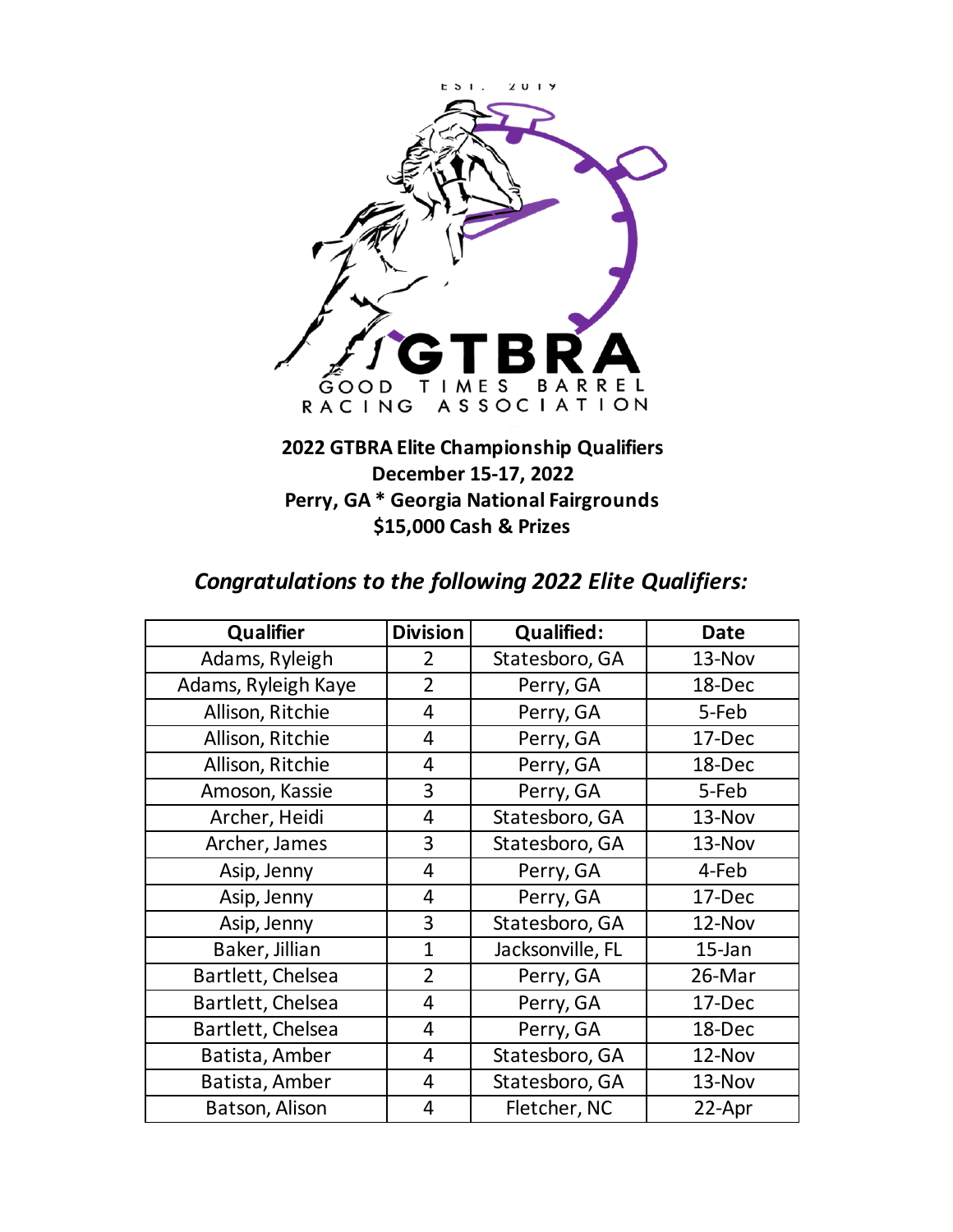| Batson, Alison   | 4              | Fletcher, NC     | 23-Apr    |
|------------------|----------------|------------------|-----------|
| Beasley, Tiffany | 3              | Perry, GA        | 25-Mar    |
| Beasley, Tiffany | 3              | Perry, GA        | 4-Feb     |
| Beasley, Tiffany | $\overline{2}$ | Perry, GA        | 17-Dec    |
| Beasley, Tiffany | 3              | Perry, GA        | 17-Dec    |
| Beasley, Tiffany | 4              | Perry, GA        | 17-Dec    |
| Beasley, Tiffany | $\mathbf 1$    | Jacksonville, FL | $15$ -Jan |
| Bennett, Destany | 4              | Statesboro, GA   | 13-Nov    |
| Bennett, Destany | 4              | Jacksonville, FL | 14-Jan    |
| Berbieri, Grace  | 4              | Perry, GA        | 26-Mar    |
| Blakeney, Erica  | 4              | Perry, GA        | 26-Mar    |
| Blakney, Gracyn  | 4              | Jacksonville, FL | 14-Jan    |
| Bond, Angel      | $\overline{2}$ | Perry, GA        | 25-Mar    |
| Brock, Samantha  | 3              | Perry, GA        | 5-Feb     |
| Brooks, Craig    | $\overline{1}$ | Perry, GA        | 25-Mar    |
| Brooks, Craig    | $\overline{2}$ | Perry, GA        | 25-Mar    |
| Brooks, Craig    | $\mathbf{1}$   | Fletcher, NC     | 22-Apr    |
| Brooks, Craig    | $\mathbf 1$    | Fletcher, NC     | 22-Apr    |
| Brooks, Craig    | $\overline{2}$ | Fletcher, NC     | 22-Apr    |
| Brooks, Craig    | $\mathbf{1}$   | Fletcher, NC     | 23-Apr    |
| Brooks, Craig    | $\overline{2}$ | Fletcher, NC     | 23-Apr    |
| Brooks, Craig    | $\overline{1}$ | Perry, GA        | 4-Feb     |
| Brooks, Craig    | $\overline{1}$ | Perry, GA        | 4-Feb     |
| Brooks, Craig    | 3              | Perry, GA        | 17-Dec    |
| Brown, Jordan    | 3              | Perry, GA        | 17-Dec    |
| Brown, Macy      | $\mathbf{1}$   | Perry, GA        | 25-Mar    |
| Brown, Macy      | $\overline{1}$ | Perry, GA        | 26-Mar    |
| Brown, Macy      | 3              | Statesboro, GA   | 12-Nov    |
| Brown, Macy      | $\overline{2}$ | Statesboro, GA   | 13-Nov    |
| Brown, Nickie    | 4              | Statesboro, GA   | 12-Nov    |
| Brown, Peyton    | 4              | Perry, GA        | 5-Feb     |
| Brown, Sydney    | $\overline{2}$ | Perry, GA        | 26-Mar    |
| Brown, Sydney    | 3              | Jacksonville, FL | $15$ -Jan |
| Bugg, Chandler   | $\mathbf 1$    | Fletcher, NC     | 23-Apr    |
| Bugg, Chandler   | 3              | Fletcher, NC     | 23-Apr    |
| Bugg, Hannah     | $\overline{2}$ | Fletcher, NC     | 22-Apr    |
| Bugg, Hannah     | 3              | Fletcher, NC     | 23-Apr    |
| Burdette, Ella   | 3              | Perry, GA        | 25-Mar    |
| Burdette, Ella   | 3              | Perry, GA        | 26-Mar    |
| Burdette, Ella   | 3              | Fletcher, NC     | 23-Apr    |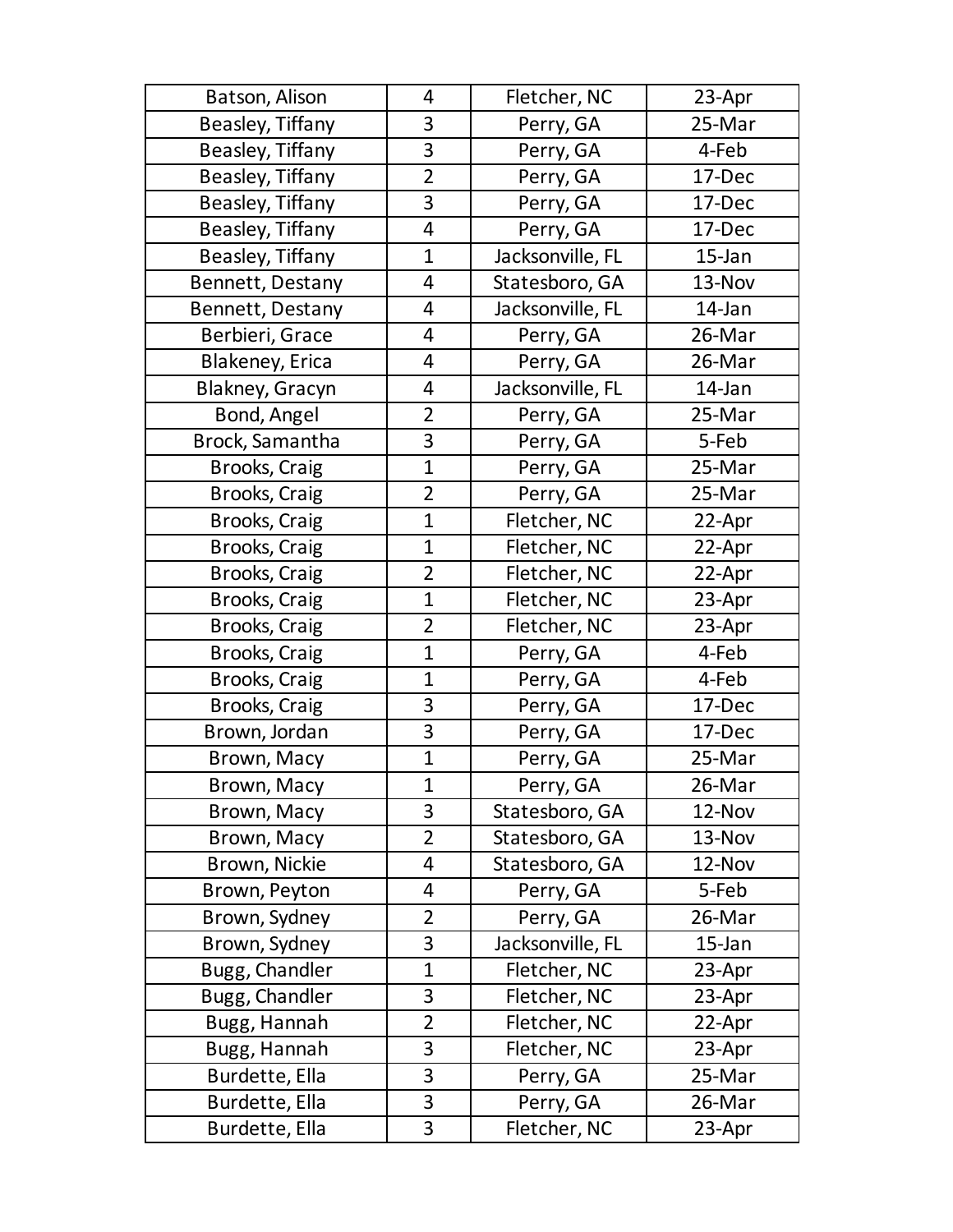| Burdette, Ella         | 4              | Perry, GA        | 17-Dec    |
|------------------------|----------------|------------------|-----------|
| Burdette, Ella         | 4              | Statesboro, GA   | 13-Nov    |
| Burton, Brianna        | $\mathbf 1$    | Perry, GA        | 26-Mar    |
| Burton, Brianna        | $\mathbf{1}$   | Jacksonville, FL | $15$ -Jan |
| Burton, Brianna        | 3              | Jacksonville, FL | $15$ -Jan |
| Burton, Brianna        | $\overline{2}$ | Jacksonville, FL | 14-Jan    |
| Burton, Brianna        | 3              | Jacksonville, FL | 14-Jan    |
| Butler, Timothy        | $\overline{1}$ | Perry, GA        | 25-Mar    |
| Cagle, Jimmy           | $\overline{2}$ | Fletcher, NC     | 22-Apr    |
| Cagle, Jimmy           | $\overline{2}$ | Fletcher, NC     | 22-Apr    |
| Cagle, Jimmy           | $\mathbf{1}$   | Fletcher, NC     | 23-Apr    |
| Cagle, Jimmy           | $\mathbf 1$    | Fletcher, NC     | 23-Apr    |
| Cagle, Jimmy           | $\overline{2}$ | Perry, GA        | 18-Dec    |
| Campbell, Cayden       | 4              | Perry, GA        | 5-Feb     |
| Caulder, Daniel        | 4              | Fletcher, NC     | 22-Apr    |
| Caulder, Kristen Mixon | 3              | Fletcher, NC     | 22-Apr    |
| Cayton, Melanie        | 4              | Statesboro, GA   | 12-Nov    |
| Cayton, Melanie        | 4              | Statesboro, GA   | 13-Nov    |
| Chestnut, Wendy        | $\overline{2}$ | Perry, GA        | 25-Mar    |
| Clifton, Emma          | 4              | Perry, GA        | 25-Mar    |
| Clifton, Emma          | 4              | Perry, GA        | 5-Feb     |
| Cloud, Trey            | $\overline{2}$ | Statesboro, GA   | 12-Nov    |
| Cloud, Trey            | 3              | Statesboro, GA   | 12-Nov    |
| Cloud, Trey            | 3              | Statesboro, GA   | 13-Nov    |
| Coffman, Amilda        | $\overline{1}$ | Fletcher, NC     | 22-Apr    |
| Collier, Kaitlyn       | 3              | Statesboro, GA   | 12-Nov    |
| Conklin, Tanya         | 4              | Perry, GA        | 26-Mar    |
| Conklin, Tanya         | 3              | Jacksonville, FL | 14-Jan    |
| Corley, Lana           | 3              | Statesboro, GA   | 12-Nov    |
| Corley, Lana           | $\overline{2}$ | Jacksonville, FL | $15$ -Jan |
| Cowan, Anna            | 3              | Perry, GA        | 18-Dec    |
| Cox, Chris T           | 3              | Perry, GA        | 18-Dec    |
| Cox, Mary M.           | 4              | Perry, GA        | 18-Dec    |
| Crosby, Dondi          | $\mathbf{1}$   | Fletcher, NC     | 22-Apr    |
| Crosby, Dondi          | $\mathbf{1}$   | Fletcher, NC     | 23-Apr    |
| Crosby, Dondi          | $\mathbf{1}$   | Jacksonville, FL | 14-Jan    |
| Crosby, Dondi          | $\mathbf{1}$   | Jacksonville, FL | 14-Jan    |
| Dabdoub, Alex          | 4              | Perry, GA        | 18-Dec    |
| Dallaire, Brittany     | $\mathbf 1$    | Perry, GA        | 25-Mar    |
| Dallaire, Brittany     | $\overline{2}$ | Perry, GA        | 26-Mar    |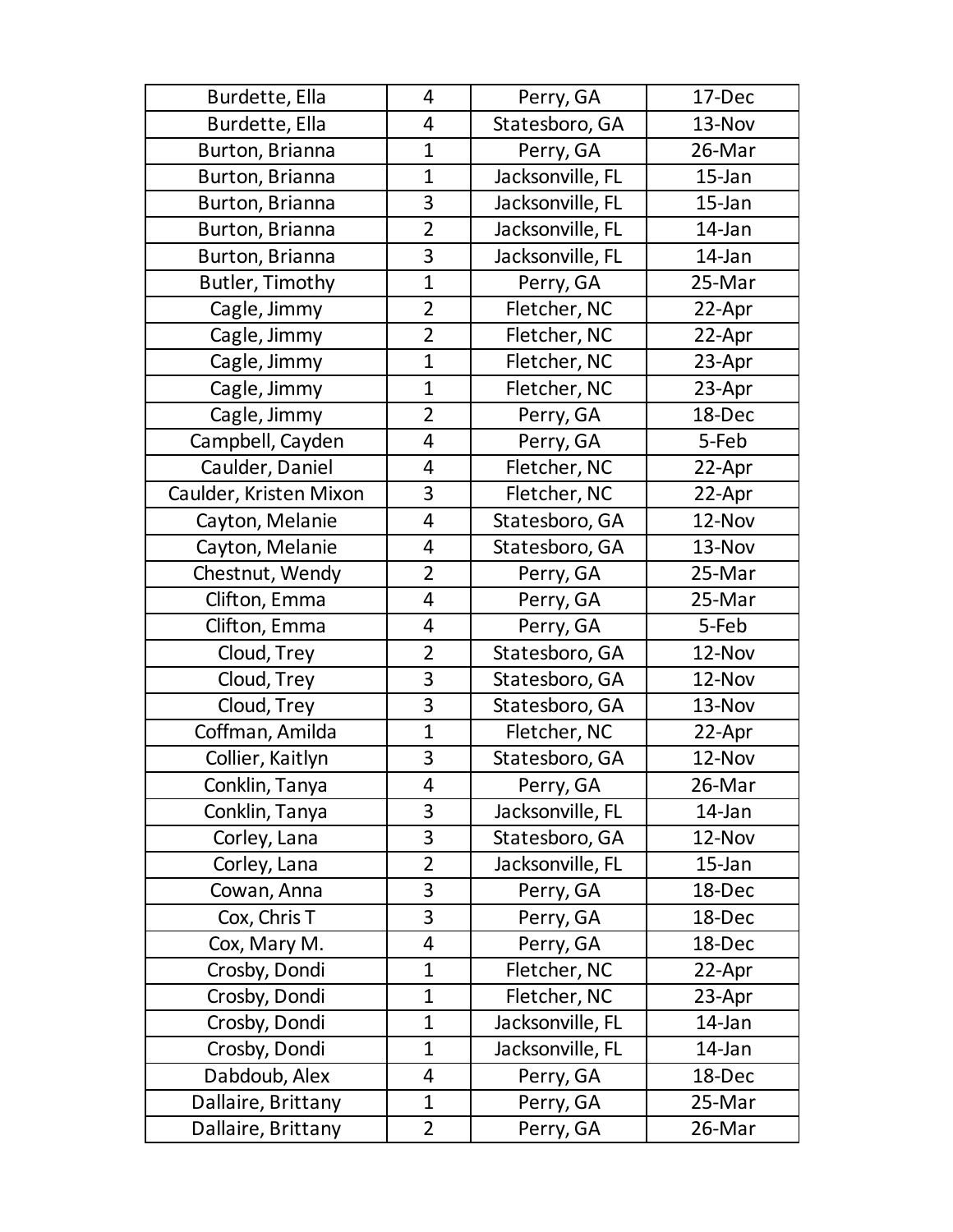| Dallaire, Brittany      | $\mathbf 1$    | Perry, GA        | 4-Feb     |
|-------------------------|----------------|------------------|-----------|
| Dallaire, Brittany      | $\mathbf 1$    | Perry, GA        | 4-Feb     |
| Dallaire, Brittany      | $\mathbf 1$    | Perry, GA        | 5-Feb     |
| Dallaire, Brittany      | $\mathbf{1}$   | Perry, GA        | 5-Feb     |
| Dallaire, Brittany      | $\mathbf{1}$   | Perry, GA        | 17-Dec    |
| Dallaire, Brittany      | $\overline{2}$ | Perry, GA        | 17-Dec    |
| Dallaire, Brittany      | $\overline{2}$ | Perry, GA        | 17-Dec    |
| Dallaire, Brittany      | $\mathbf{1}$   | Perry, GA        | 18-Dec    |
| Dallaire, Brittany      | $\mathbf 1$    | Perry, GA        | 18-Dec    |
| Dallaire, Brittany      | $\mathbf 1$    | Jacksonville, FL | 14-Jan    |
| Dallaire, Cherise       | 3              | Perry, GA        | 4-Feb     |
| Daniel, Meghann         | 3              | Jacksonville, FL | 14-Jan    |
| Dave, Ralph             | $\overline{2}$ | Jacksonville, FL | $15$ -Jan |
| Davis, Ryleigh          | 4              | Perry, GA        | 26-Mar    |
| Davis, Ryleigh          | 3              | Jacksonville, FL | $15$ -Jan |
| Davis, Sienna           | 3              | Perry, GA        | 25-Mar    |
| Diaz, Jordan            | $\overline{2}$ | Fletcher, NC     | 22-Apr    |
| Diskmuke, Molly         | 3              | Perry, GA        | 26-Mar    |
| Dotten, Bailey          | 3              | Jacksonville, FL | $15$ -Jan |
| Dover, Laci             | 3              | Perry, GA        | 17-Dec    |
| Duffie, Michael         | $\overline{2}$ | Statesboro, GA   | 12-Nov    |
| Duffie, Michael         | $\overline{2}$ | Statesboro, GA   | 12-Nov    |
| Duffie, Michael         | $\mathbf{1}$   | Statesboro, GA   | 13-Nov    |
| Dykes, Janett           | $\mathbf 1$    | Perry, GA        | 18-Dec    |
| Dykes, Janett           | $\overline{2}$ | Statesboro, GA   | 13-Nov    |
| Dykes, Janett           | 3              | Jacksonville, FL | 14-Jan    |
| Earnhart-Putnam, Taylor | 4              | Fletcher, NC     | 22-Apr    |
| Edwards, Cade           | 3              | Jacksonville, FL | 14-Jan    |
| Elliott-Howell, Rylee   | $\mathbf{1}$   | Perry, GA        | 17-Dec    |
| Elliott-Howell, Rylee   | $\mathbf{1}$   | Perry, GA        | 18-Dec    |
| Elliott-Howell, Rylee   | $\overline{2}$ | Perry, GA        | 18-Dec    |
| Elliott, Patti          | $\overline{2}$ | Perry, GA        | 25-Mar    |
| Elliott, Patti          | 3              | Perry, GA        | 25-Mar    |
| Elliott, Patti          | $\overline{2}$ | Perry, GA        | 17-Dec    |
| Elliott, Patti          | $\mathbf{1}$   | Perry, GA        | 18-Dec    |
| English, Stacie         | 4              | Perry, GA        | 17-Dec    |
| Enochs, Taylor          | $\overline{2}$ | Perry, GA        | 25-Mar    |
| Enochs, Taylor          | $\mathbf{1}$   | Perry, GA        | 4-Feb     |
| Enochs, Taylor          | $\overline{2}$ | Perry, GA        | 5-Feb     |
| Enochs, Taylor          | $\mathbf{1}$   | Jacksonville, FL | 14-Jan    |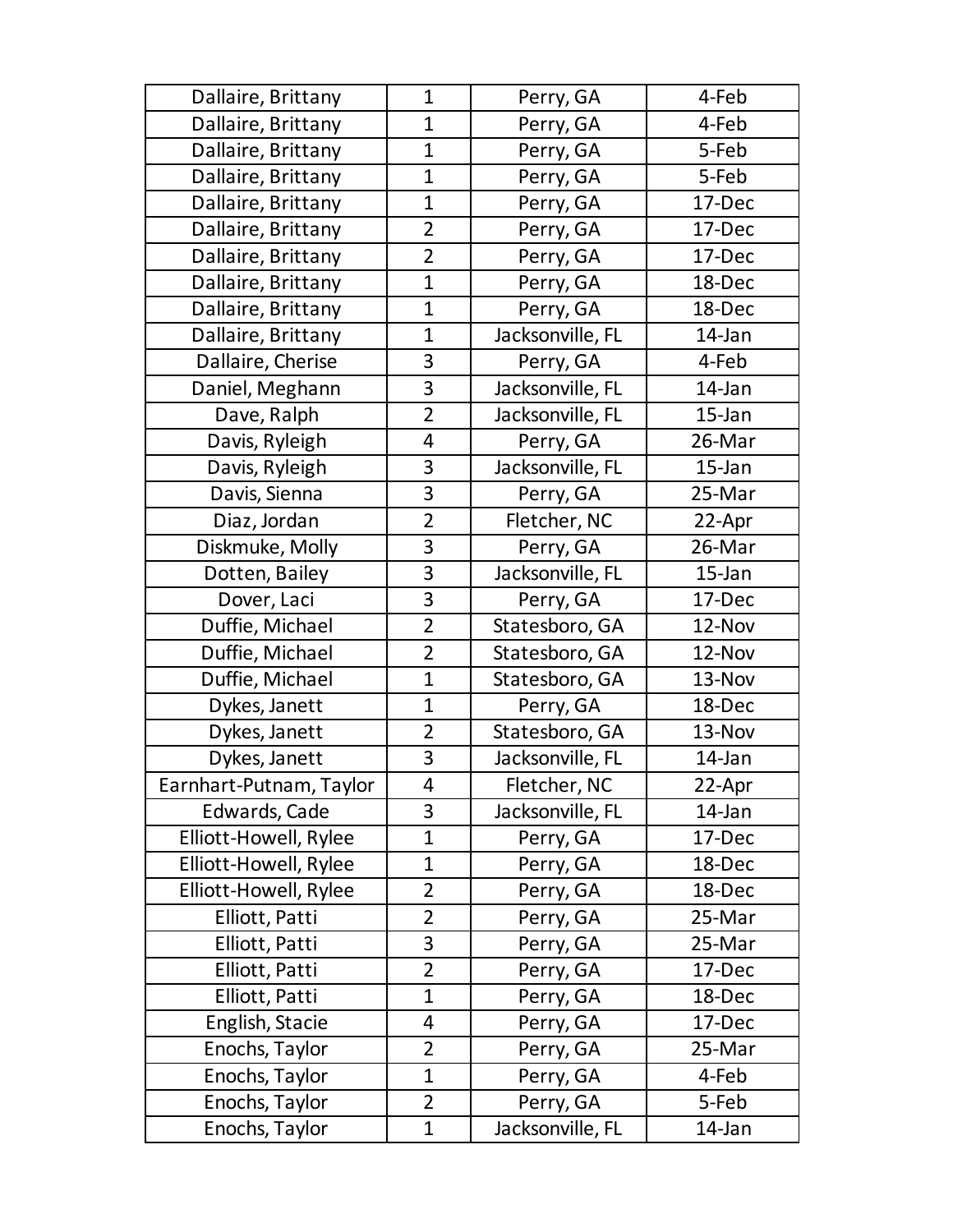| Evans, Cara          | 3              | Perry, GA        | 17-Dec    |
|----------------------|----------------|------------------|-----------|
| Flight, Margie       | 3              | Jacksonville, FL | 14-Jan    |
| Flournoy, Boo        | 4              | Perry, GA        | 4-Feb     |
| Flournoy, Boo        | 4              | Perry, GA        | 4-Feb     |
| Forister, Kathy      | 4              | Perry, GA        | 18-Dec    |
| Forister, Kathy      | $\overline{2}$ | Jacksonville, FL | $15$ -Jan |
| Forister, Kathy      | $\overline{2}$ | Jacksonville, FL | 14-Jan    |
| forister, Kathy      | 4              | Jacksonville, FL | 14-Jan    |
| Foster, Alexa        | 3              | Jacksonville, FL | $15$ -Jan |
| Fox, Christina       | 3              | Fletcher, NC     | 22-Apr    |
| Fox, Christina       | 3              | Fletcher, NC     | 23-Apr    |
| Fulghum, Marty       | $\overline{2}$ | Perry, GA        | 25-Mar    |
| Fulghum, Marty       | $\overline{2}$ | Perry, GA        | 26-Mar    |
| Gates, Bruce         | $\overline{4}$ | Statesboro, GA   | 13-Nov    |
| Glass, Ricky         | $\overline{2}$ | Fletcher, NC     | 22-Apr    |
| Gochee, Layla        | 4              | Perry, GA        | 4-Feb     |
| Gray, Abby           | 3              | Perry, GA        | 26-Mar    |
| Gray, Abby           | $\overline{2}$ | Perry, GA        | 4-Feb     |
| Gray, Abby           | $\mathbf 1$    | Perry, GA        | 5-Feb     |
| Gray, Chloe          | $\mathbf{1}$   | Perry, GA        | 25-Mar    |
| Gray, Chloe          | $\mathbf 1$    | Perry, GA        | 26-Mar    |
| Gray, Chloe          | $\mathbf 1$    | Perry, GA        | 5-Feb     |
| Gray, Chloe          | $\overline{2}$ | Perry, GA        | 5-Feb     |
| Gray, Chloe          | $\mathbf{1}$   | Perry, GA        | 17-Dec    |
| Gray, Chloe          | $\mathbf{1}$   | Statesboro, GA   | 13-Nov    |
| Gray, Chloe          | $\overline{2}$ | Statesboro, GA   | 13-Nov    |
| Green, Dawn          | 4              | Jacksonville, FL | $15$ -Jan |
| Green, Janelle       | 3              | Fletcher, NC     | 22-Apr    |
| Green, Janelle       | 4              | Fletcher, NC     | 23-Apr    |
| Green, Janelle       | 4              | Fletcher, NC     | 23-Apr    |
| Griner, Caitlyn      | 3              | Perry, GA        | 25-Mar    |
| Griner, Caitlyn      | 4              | Perry, GA        | 25-Mar    |
| Griner, Caitlyn      | 4              | Jacksonville, FL | 14-Jan    |
| Hadden, Huston       | $\overline{2}$ | Perry, GA        | 18-Dec    |
| Hammock, Angie       | $\mathbf{1}$   | Perry, GA        | 17-Dec    |
| Hanchey, Kaycee      | $\overline{2}$ | Statesboro, GA   | 13-Nov    |
| Hanchey, Kaycee Raye | $\overline{2}$ | Perry, GA        | 17-Dec    |
| Hanchey, Kristin     | $\mathbf{1}$   | Perry, GA        | 17-Dec    |
| Hanchey, Kristin     | $\mathbf{1}$   | Statesboro, GA   | 12-Nov    |
| Hanchey, Kristin     | $\mathbf 1$    | Statesboro, GA   | 13-Nov    |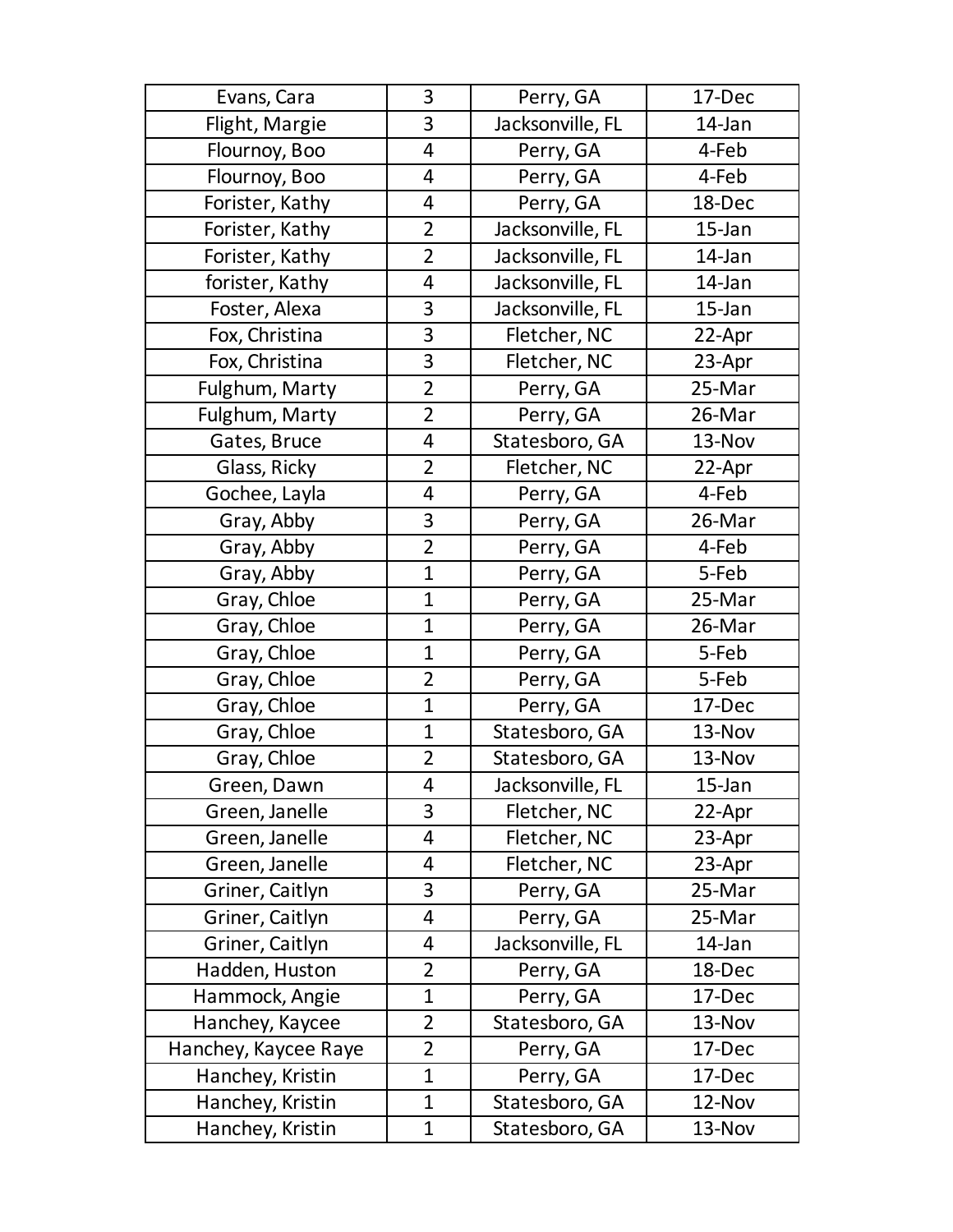| Hancock, Justina     | 3              | Perry, GA        | 5-Feb     |
|----------------------|----------------|------------------|-----------|
| Hardee, Amanda       | $\overline{2}$ | Jacksonville, FL | 15-Jan    |
| Hardee, Amanda       | 3              | Jacksonville, FL | $15$ -Jan |
| Harmon, Hannah Grace | $\mathbf{1}$   | Perry, GA        | 26-Mar    |
| Harmon, Hannah Grace | 4              | Fletcher, NC     | 22-Apr    |
| Harmon, Hannah Grace | $\mathbf 1$    | Fletcher, NC     | 23-Apr    |
| Harmon, Hannah Grace | $\overline{2}$ | Fletcher, NC     | 23-Apr    |
| Harmon, Hannah Grace | $\overline{2}$ | Perry, GA        | 4-Feb     |
| Harmon, Hannah Grace | 3              | Perry, GA        | 4-Feb     |
| Harmon, Hannah Grace | $\overline{2}$ | Perry, GA        | 5-Feb     |
| Harmon, Hannah Grace | 4              | Perry, GA        | 17-Dec    |
| Harrell, Jordan      | 3              | Perry, GA        | 25-Mar    |
| Harrell, Jordan      | 4              | Perry, GA        | 25-Mar    |
| Harrell, Jordan      | 3              | Perry, GA        | 4-Feb     |
| Harrell, Jordan      | 3              | Perry, GA        | 4-Feb     |
| Harrell, Jordan      | $\mathbf{1}$   | Perry, GA        | 5-Feb     |
| Harrell, Jordan      | $\mathbf{1}$   | Perry, GA        | 5-Feb     |
| Harrell, Jordan      | 4              | Perry, GA        | 17-Dec    |
| Harrell, Jordan      | $\mathbf{1}$   | Jacksonville, FL | $15$ -Jan |
| Harrell, Jordan      | $\overline{2}$ | Jacksonville, FL | $15$ -Jan |
| Harrell, Jordan      | 3              | Jacksonville, FL | 15-Jan    |
| Harrell, Jordan      | $\mathbf{1}$   | Jacksonville, FL | 14-Jan    |
| Harrell, Jordan      | $\overline{2}$ | Jacksonville, FL | 14-Jan    |
| Harris, Jennifer     | 3              | Jacksonville, FL | 14-Jan    |
| Harris, Jennifer     | $\overline{4}$ | Jacksonville, FL | 14-Jan    |
| Hartley, Randy       | $\overline{2}$ | Perry, GA        | 18-Dec    |
| Hartley, Randy       | $\overline{2}$ | Statesboro, GA   | 12-Nov    |
| Hartley, Randy       | 4              | Jacksonville, FL | $15$ -Jan |
| Hartley, Randy       | $\overline{2}$ | Jacksonville, FL | 14-Jan    |
| Hasty, Stefanie      | 3              | Fletcher, NC     | 22-Apr    |
| Hatch, Hal           | 3              | Perry, GA        | 17-Dec    |
| Hatch, Hal           | $\overline{2}$ | Jacksonville, FL | $15$ -Jan |
| Hatch, Hal           | $\mathbf 1$    | Jacksonville, FL | 14-Jan    |
| Hatch, Hal           | $\mathbf{1}$   | Jacksonville, FL | 14-Jan    |
| Hatch, Hal           | 3              | Jacksonville, FL | 14-Jan    |
| Hedrick, Jessica     | 4              | Perry, GA        | 25-Mar    |
| Hedrick, Jessica     | 4              | Statesboro, GA   | 13-Nov    |
| Hendricks, Delaney   | 3              | Statesboro, GA   | 13-Nov    |
| Henry, Cami          | 3              | Perry, GA        | 26-Mar    |
| Henry, Cami          | $\mathbf{1}$   | Perry, GA        | 17-Dec    |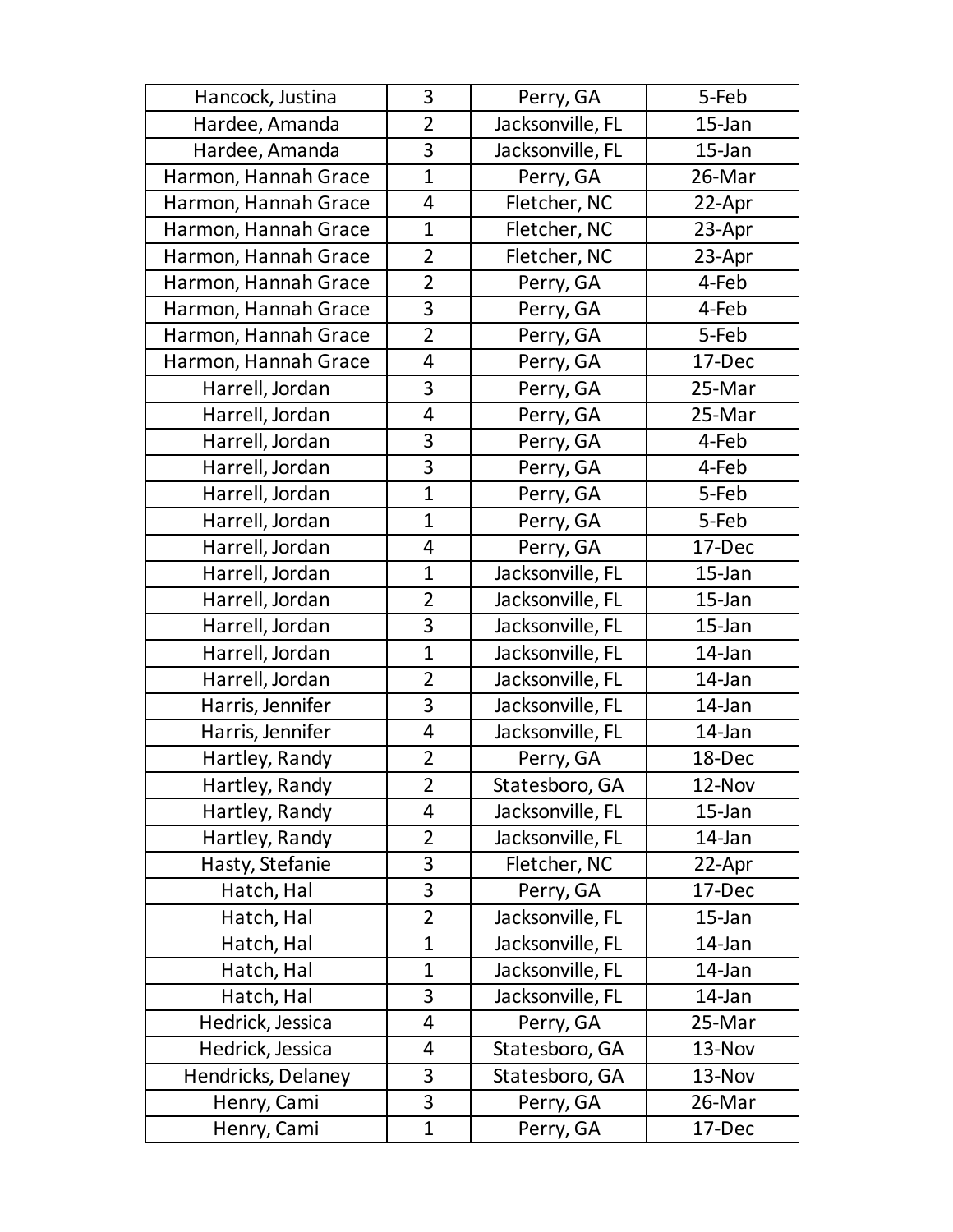| Henry, Cami         | $\overline{2}$ | Perry, GA        | 17-Dec    |
|---------------------|----------------|------------------|-----------|
| Henry, Cami         | $\mathbf{1}$   | Perry, GA        | 18-Dec    |
| Henry, Cami         | $\mathbf 1$    | Jacksonville, FL | $15$ -Jan |
| Henry, Cami         | $\overline{2}$ | Jacksonville, FL | $15$ -Jan |
| Henry, Cami         | $\mathbf{1}$   | Jacksonville, FL | 14-Jan    |
| Hickman, Olivia     | 3              | Perry, GA        | 25-Mar    |
| Hill, Susie Justus  | $\mathbf 1$    | Fletcher, NC     | 22-Apr    |
| Hill, Susie Justus  | $\mathbf 1$    | Fletcher, NC     | 23-Apr    |
| Hite, Lillian       | $\overline{2}$ | Jacksonville, FL | 14-Jan    |
| Hodges, Austin      | $\overline{2}$ | Jacksonville, FL | 14-Jan    |
| Hodges, Kenny       | $\overline{2}$ | Perry, GA        | 25-Mar    |
| Hodges, Kenny       | $\overline{2}$ | Jacksonville, FL | 14-Jan    |
| Hodges, Toni        | 3              | Perry, GA        | 26-Mar    |
| Hodges, Toni        | $\overline{2}$ | Perry, GA        | 18-Dec    |
| Honaker, Lyra       | $\mathbf{1}$   | Fletcher, NC     | 23-Apr    |
| Honaker, Lyra       | $\mathbf{1}$   | Statesboro, GA   | 12-Nov    |
| Honaker, Lyra       | $\mathbf{1}$   | Statesboro, GA   | 13-Nov    |
| Honaker, Lyra       | 3              | Statesboro, GA   | 13-Nov    |
| Hughes, Melinda Kay | 4              | Perry, GA        | 4-Feb     |
| Hunt, Jamey         | $\mathbf{1}$   | Perry, GA        | 4-Feb     |
| Hunt, Jamey         | $\mathbf 1$    | Perry, GA        | 5-Feb     |
| Hunt, Jamey         | $\mathbf 1$    | Perry, GA        | 5-Feb     |
| Hunt, Jamey         | $\overline{2}$ | Perry, GA        | 5-Feb     |
| Hunt, Jamey         | $\overline{2}$ | Statesboro, GA   | 12-Nov    |
| Hunt, Jamey         | $\mathbf{1}$   | Statesboro, GA   | 13-Nov    |
| Hunt, Jamey         | $\mathbf{1}$   | Statesboro, GA   | 13-Nov    |
| Hunt, Jamey         | 3              | Statesboro, GA   | 13-Nov    |
| Hunt, Jamey         | $\mathbf 1$    | Jacksonville, FL | $15$ -Jan |
| Hunt, Jamey         | $\overline{2}$ | Jacksonville, FL | $15$ -Jan |
| Hunt, Jamey         | 4              | Jacksonville, FL | $15$ -Jan |
| Hunt, Jamey         | $\mathbf 1$    | Jacksonville, FL | 14-Jan    |
| Ivey, Reagan        | $\mathbf{1}$   | Perry, GA        | 4-Feb     |
| Jackson, Emilee     | $\mathbf 1$    | Perry, GA        | 26-Mar    |
| Johnson, Ansley     | $\overline{2}$ | Perry, GA        | 17-Dec    |
| Johnson, Brittany   | $\overline{2}$ | Perry, GA        | 18-Dec    |
| Johnson, Carlee     | 4              | Fletcher, NC     | 23-Apr    |
| Johnson, Jill       | $\mathbf 1$    | Perry, GA        | 25-Mar    |
| Johnson, Jill       | $\mathbf{1}$   | Perry, GA        | 26-Mar    |
| Johnson, Jill       | $\overline{2}$ | Fletcher, NC     | 22-Apr    |
| Johnson, Jill       | $\overline{2}$ | Fletcher, NC     | 23-Apr    |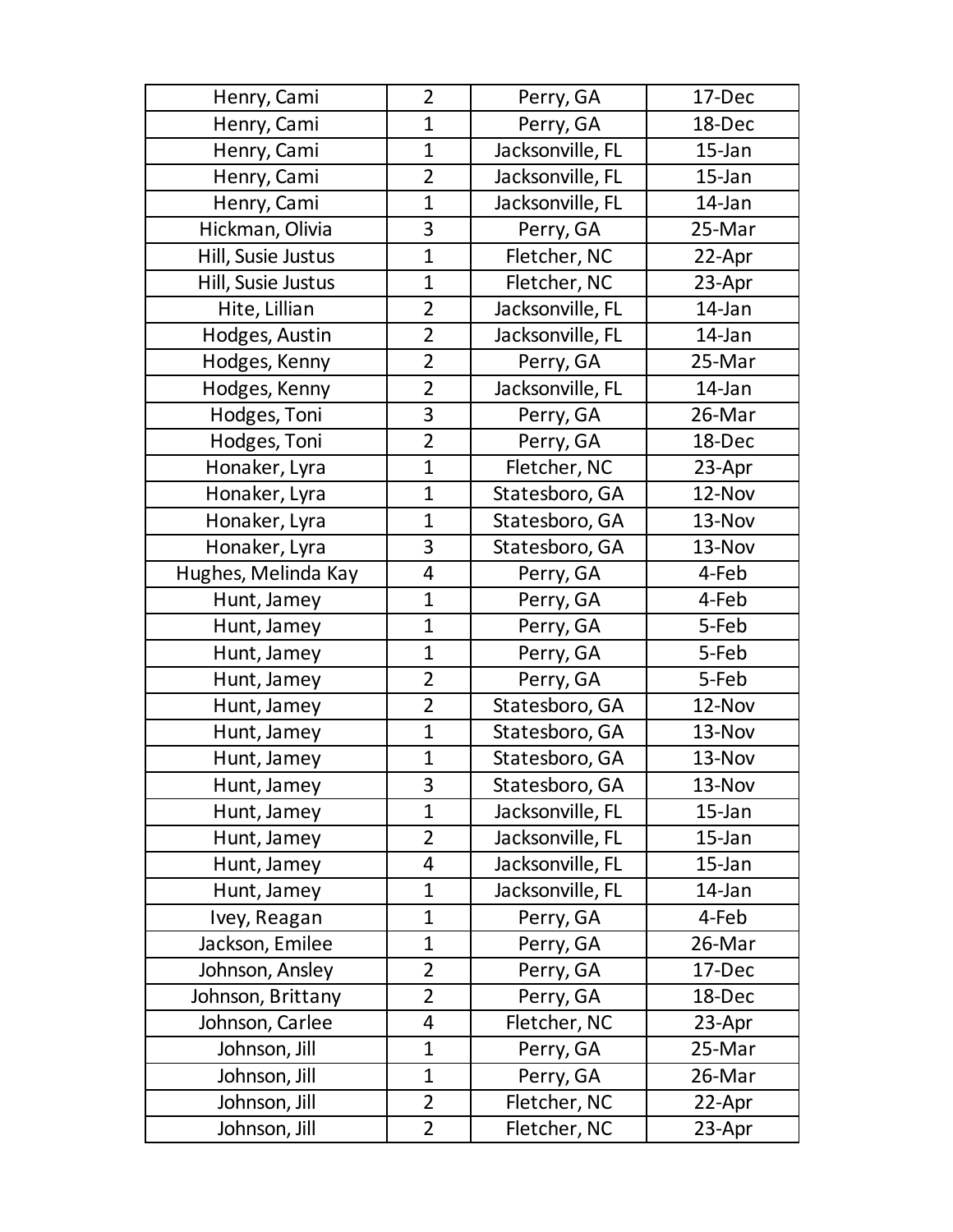| Johnson, Jill          | $\overline{2}$ | Perry, GA        | 5-Feb     |
|------------------------|----------------|------------------|-----------|
| Johnson, Rebecca       | 3              | Jacksonville, FL | $15$ -Jan |
| Jones, Katelyn         | $\overline{2}$ | Jacksonville, FL | $15$ -Jan |
| Jones, Katelynn        | 3              | Jacksonville, FL | 14-Jan    |
| Jordan, Lexi           | 3              | Fletcher, NC     | 22-Apr    |
| Jordan, Lexi           | 3              | Fletcher, NC     | 23-Apr    |
| Kelleher, Ali Kate     | $\mathbf{1}$   | Statesboro, GA   | 13-Nov    |
| Kerlin, Jessi Ervin    | 3              | Fletcher, NC     | 22-Apr    |
| Kerlin, Jessi Ervin    | $\overline{2}$ | Fletcher, NC     | 23-Apr    |
| Kilmurry, Caitlin      | $\overline{2}$ | Perry, GA        | 26-Mar    |
| Kilmurry, Caitlin      | 3              | Perry, GA        | 26-Mar    |
| Kimbell, Lacy          | 4              | Perry, GA        | 25-Mar    |
| Land, Ashley           | 1              | Jacksonville, FL | $15$ -Jan |
| Langston, Beth         | $\overline{2}$ | Perry, GA        | 26-Mar    |
| Langston, Beth         | $\overline{2}$ | Perry, GA        | 26-Mar    |
| Langston, Beth         | $\overline{1}$ | Fletcher, NC     | 22-Apr    |
| Langston, Beth         | $\overline{2}$ | Fletcher, NC     | 22-Apr    |
| Langston, Beth         | 3              | Fletcher, NC     | 22-Apr    |
| Langston, Beth         | 3              | Fletcher, NC     | 23-Apr    |
| Langston, Beth         | 4              | Fletcher, NC     | 23-Apr    |
| Langston, Beth         | $\overline{2}$ | Perry, GA        | 5-Feb     |
| Lanier, Alexandra      | 3              | Perry, GA        | 5-Feb     |
| Larkins, Jodie         | 4              | Perry, GA        | 26-Mar    |
| Lee, Jami              | 3              | Fletcher, NC     | 23-Apr    |
| Lindley, Samantha      | 4              | Statesboro, GA   | 12-Nov    |
| Lowery, Deena          | 4              | Jacksonville, FL | $15$ -Jan |
| Mangus, Heather        | $\overline{2}$ | Jacksonville, FL | 14-Jan    |
| Mascari, Kinsley       | $\overline{2}$ | Fletcher, NC     | 22-Apr    |
| Mascari, Kinsley       | $\overline{2}$ | Fletcher, NC     | 23-Apr    |
| Mason, Stevie          | 3              | Statesboro, GA   | 12-Nov    |
| Masterson, April       | $\mathbf{1}$   | Perry, GA        | 18-Dec    |
| Masterson, April       | $\overline{2}$ | Perry, GA        | 18-Dec    |
| Mathews, Jodi          | 4              | Perry, GA        | 4-Feb     |
| McClammy, Beth         | $\mathbf 1$    | Statesboro, GA   | 12-Nov    |
| McCormick, Canton      | 3              | Statesboro, GA   | 13-Nov    |
| McDonald, Kara         | 3              | Perry, GA        | 5-Feb     |
| McGraw, Jennifer       | 4              | Jacksonville, FL | $15$ -Jan |
| McGraw, Kaylee         | $\mathbf{1}$   | Jacksonville, FL | $15$ -Jan |
| McKenzie, Hannah Marie | 4              | Perry, GA        | 25-Mar    |
| McKinnon, Summer       | 4              | Perry, GA        | 26-Mar    |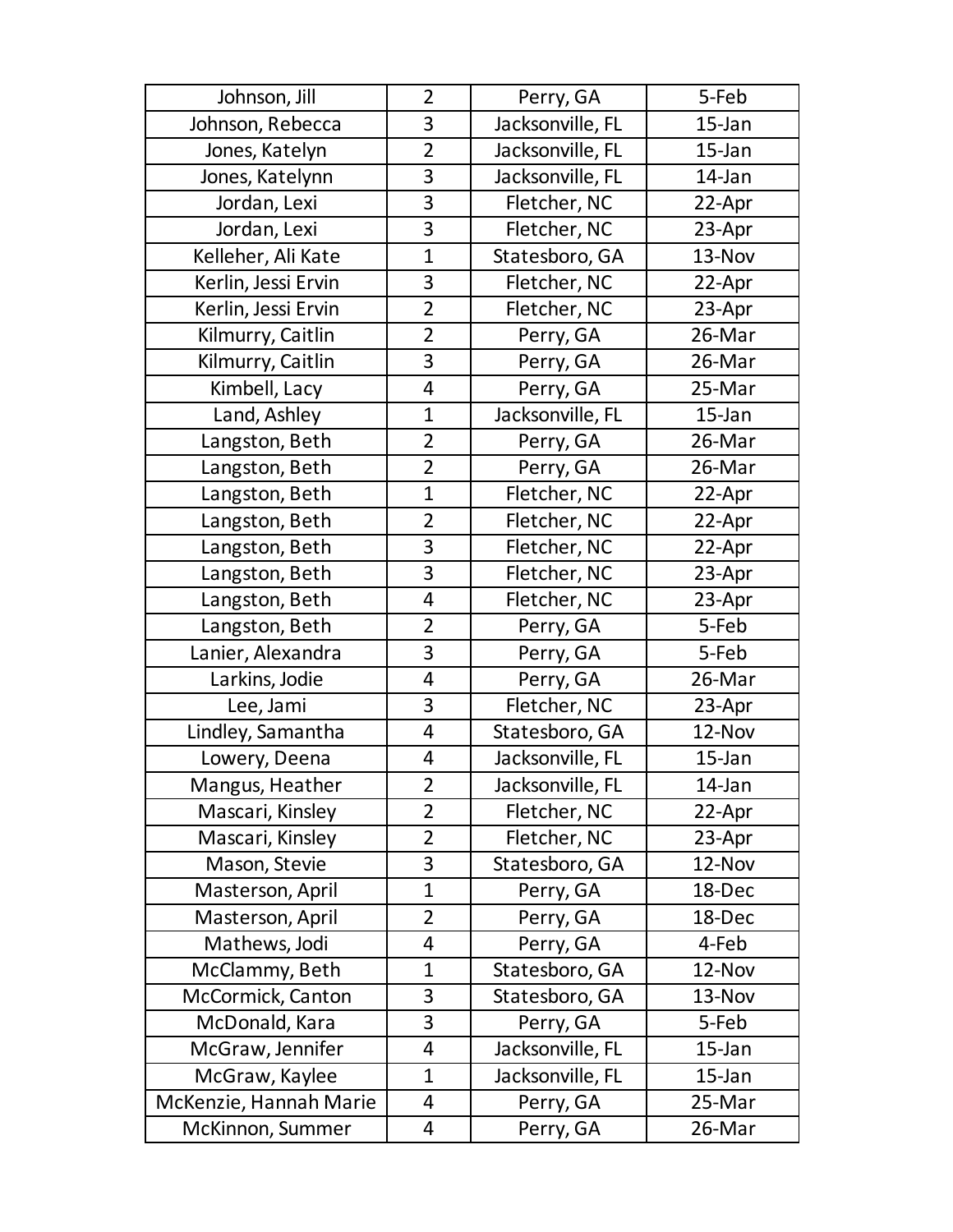| Meadows, Grace    | $\mathbf{1}$   | Perry, GA      | 25-Mar |
|-------------------|----------------|----------------|--------|
| Meyers, Grace     | 4              | Perry, GA      | 4-Feb  |
| Miller, Angel Rae | $\mathbf 1$    | Perry, GA      | 17-Dec |
| Miller, Lisa L    | 3              | Perry, GA      | 4-Feb  |
| Mixon, Kasey      | 3              | Statesboro, GA | 13-Nov |
| Mixon, Kasey      | 4              | Statesboro, GA | 13-Nov |
| Monroe, Brett     | 3              | Perry, GA      | 17-Dec |
| Monroe, Brett     | 3              | Perry, GA      | 18-Dec |
| Monroe, Nicole    | $\overline{2}$ | Perry, GA      | 4-Feb  |
| Monroe, Nicole    | 3              | Perry, GA      | 18-Dec |
| Moore, Sabra      | $\overline{2}$ | Fletcher, NC   | 22-Apr |
| Moore, Sabra      | 3              | Fletcher, NC   | 22-Apr |
| Moore, Sabra      | 4              | Fletcher, NC   | 22-Apr |
| Moore, Sabra      | 3              | Fletcher, NC   | 23-Apr |
| Moore, Sabra      | 3              | Fletcher, NC   | 23-Apr |
| Moore, Sabra      | 4              | Fletcher, NC   | 23-Apr |
| Moore, Sabra      | $\overline{2}$ | Statesboro, GA | 13-Nov |
| Moore, Sabra      | 3              | Statesboro, GA | 13-Nov |
| Mundy, Merrill    | $\mathbf 1$    | Perry, GA      | 25-Mar |
| Mundy, Merrill    | $\overline{2}$ | Perry, GA      | 26-Mar |
| Newman, Kelly     | 4              | Statesboro, GA | 13-Nov |
| Odom, Roger       | 3              | Perry, GA      | 25-Mar |
| Odom, Roger       | $\overline{2}$ | Perry, GA      | 4-Feb  |
| Odom, Roger       | $\overline{2}$ | Statesboro, GA | 12-Nov |
| Ognio, Jennifer   | 3              | Perry, GA      | 5-Feb  |
| Osteen, Ashley    | 3              | Fletcher, NC   | 22-Apr |
| Osteen, Kaley     | 4              | Fletcher, NC   | 22-Apr |
| Pack, Josh        | 4              | Perry, GA      | 25-Mar |
| Pack, Josh        | 3              | Perry, GA      | 26-Mar |
| Pack, Josh        | 4              | Perry, GA      | 26-Mar |
| Pack, Josh        | $\overline{2}$ | Perry, GA      | 4-Feb  |
| Pack, Josh        | 3              | Perry, GA      | 4-Feb  |
| Pack, Josh        | 3              | Perry, GA      | 17-Dec |
| Pack, Josh        | 4              | Perry, GA      | 17-Dec |
| Pack, Josh        | 3              | Perry, GA      | 18-Dec |
| Pack, Josh        | 4              | Perry, GA      | 18-Dec |
| Padgett, Caitlin  | 4              | Fletcher, NC   | 22-Apr |
| Padgett, Caitlin  | 4              | Fletcher, NC   | 23-Apr |
| Parr, Emma Kate   | $\mathbf{1}$   | Statesboro, GA | 12-Nov |
| Parr, Emma Kate   | $\mathbf 1$    | Statesboro, GA | 13-Nov |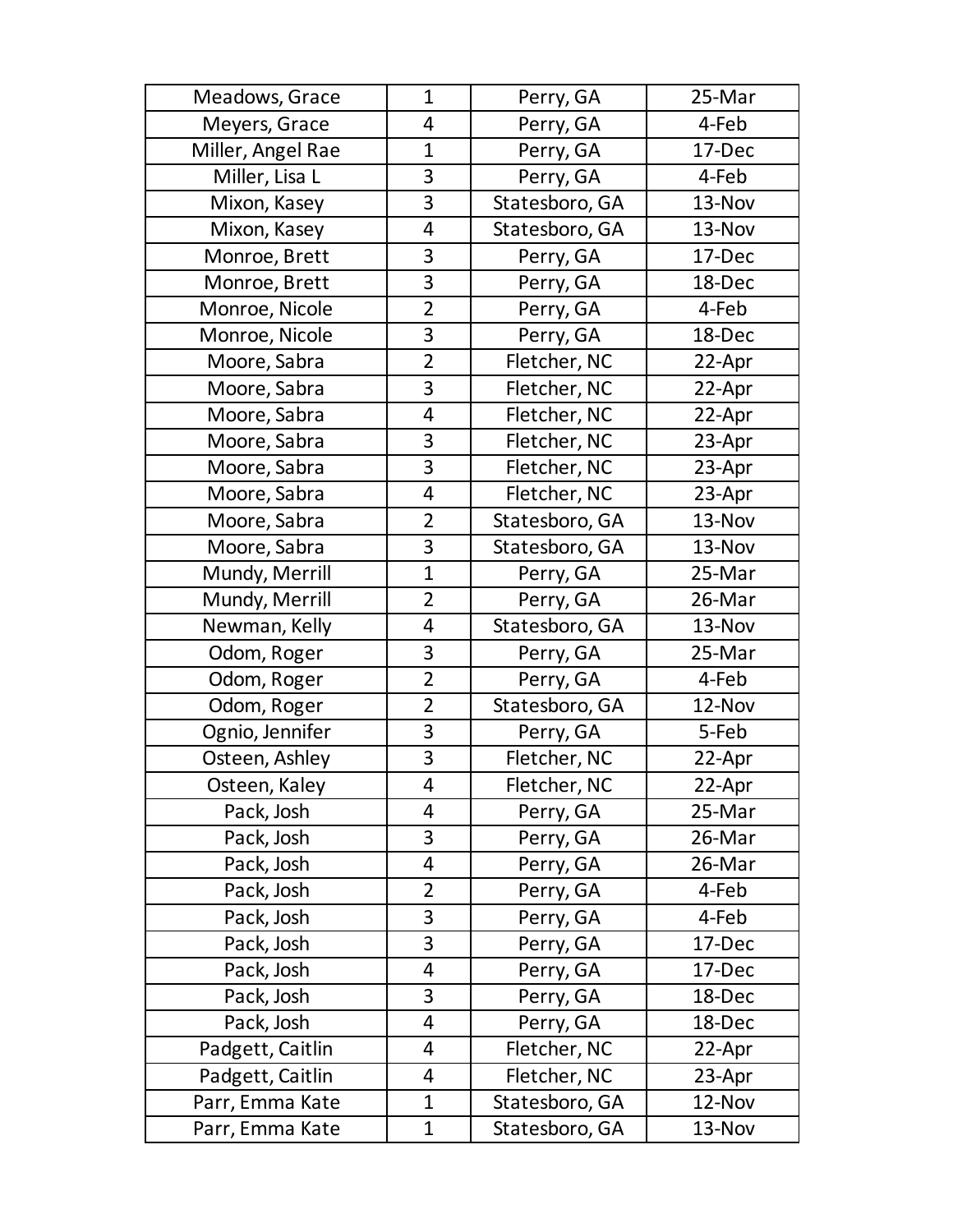| Parr, Emma Kate     | $\overline{2}$ | Statesboro, GA   | 13-Nov    |
|---------------------|----------------|------------------|-----------|
| Patrick, Cindy      | $\mathbf 1$    | Perry, GA        | 25-Mar    |
| Patrick, Cindy      | $\overline{2}$ | Perry, GA        | 25-Mar    |
| Patrick, Cindy      | $\mathbf{1}$   | Perry, GA        | 26-Mar    |
| Patrick, Cindy      | $\mathbf{1}$   | Perry, GA        | 4-Feb     |
| Patrick, Cindy      | $\mathbf 1$    | Perry, GA        | 4-Feb     |
| Patrick, Cindy      | $\mathbf 1$    | Perry, GA        | 5-Feb     |
| Patrick, Cindy      | $\mathbf{1}$   | Jacksonville, FL | $15$ -Jan |
| Pennington, Kori    | $\overline{2}$ | Perry, GA        | 18-Dec    |
| Perlini, Jessica    | 4              | Perry, GA        | 4-Feb     |
| Perlini, Jessica    | 3              | Perry, GA        | 18-Dec    |
| Perryman, Tracey    | $\overline{2}$ | Statesboro, GA   | 12-Nov    |
| Perryman, Tracey    | 3              | Statesboro, GA   | 13-Nov    |
| Phillips, Russell   | 4              | Perry, GA        | 18-Dec    |
| Phillips, Traci     | $\overline{2}$ | Perry, GA        | 17-Dec    |
| Platt, Sarah Hannah | 3              | Perry, GA        | 18-Dec    |
| Poe, Abigail        | $\mathbf{1}$   | Perry, GA        | 26-Mar    |
| Poe, Abigail        | $\overline{2}$ | Perry, GA        | 5-Feb     |
| Poe, Abigail        | $\overline{2}$ | Perry, GA        | 5-Feb     |
| Poe, Abigail        | $\overline{2}$ | Jacksonville, FL | 14-Jan    |
| Poe, Abigail        | $\overline{2}$ | Statesboro, GA   | 12-Nov    |
| Poe, Abigail        | $\overline{2}$ | Statesboro, GA   | 12-Nov    |
| Poe, Abigail        | $\overline{2}$ | Statesboro, GA   | 13-Nov    |
| Prater, Sierra      | 4              | Fletcher, NC     | 22-Apr    |
| Proctor, Paige      | $\mathbf{1}$   | Fletcher, NC     | 22-Apr    |
| Proctor, Paige      | $\mathbf 1$    | Fletcher, NC     | 23-Apr    |
| Proctor, Paige      | $\overline{2}$ | Fletcher, NC     | 23-Apr    |
| Ralph, Dave         | 4              | Jacksonville, FL | 14-Jan    |
| Randle, Anita       | $\overline{2}$ | Perry, GA        | 4-Feb     |
| Randle, Anita       | $\mathbf{1}$   | Perry, GA        | 5-Feb     |
| Riojas Brown, Shay  | 4              | Perry, GA        | 17-Dec    |
| Roberson, Hannah    | $\overline{2}$ | Perry, GA        | 4-Feb     |
| Roberson, Hannah    | $\overline{2}$ | Perry, GA        | 5-Feb     |
| Roper, Lauren       | 4              | Perry, GA        | 26-Mar    |
| Roper, Lauren       | 4              | Perry, GA        | 4-Feb     |
| Roper, Lauren       | 4              | Perry, GA        | 5-Feb     |
| Rowe, Dani          | 3              | Perry, GA        | 5-Feb     |
| Rowe, Dani          | 3              | Perry, GA        | 17-Dec    |
| Rutten, Crystal     | 4              | Perry, GA        | 5-Feb     |
| Sanders, Ava Grace  | $\mathbf{1}$   | Perry, GA        | 26-Mar    |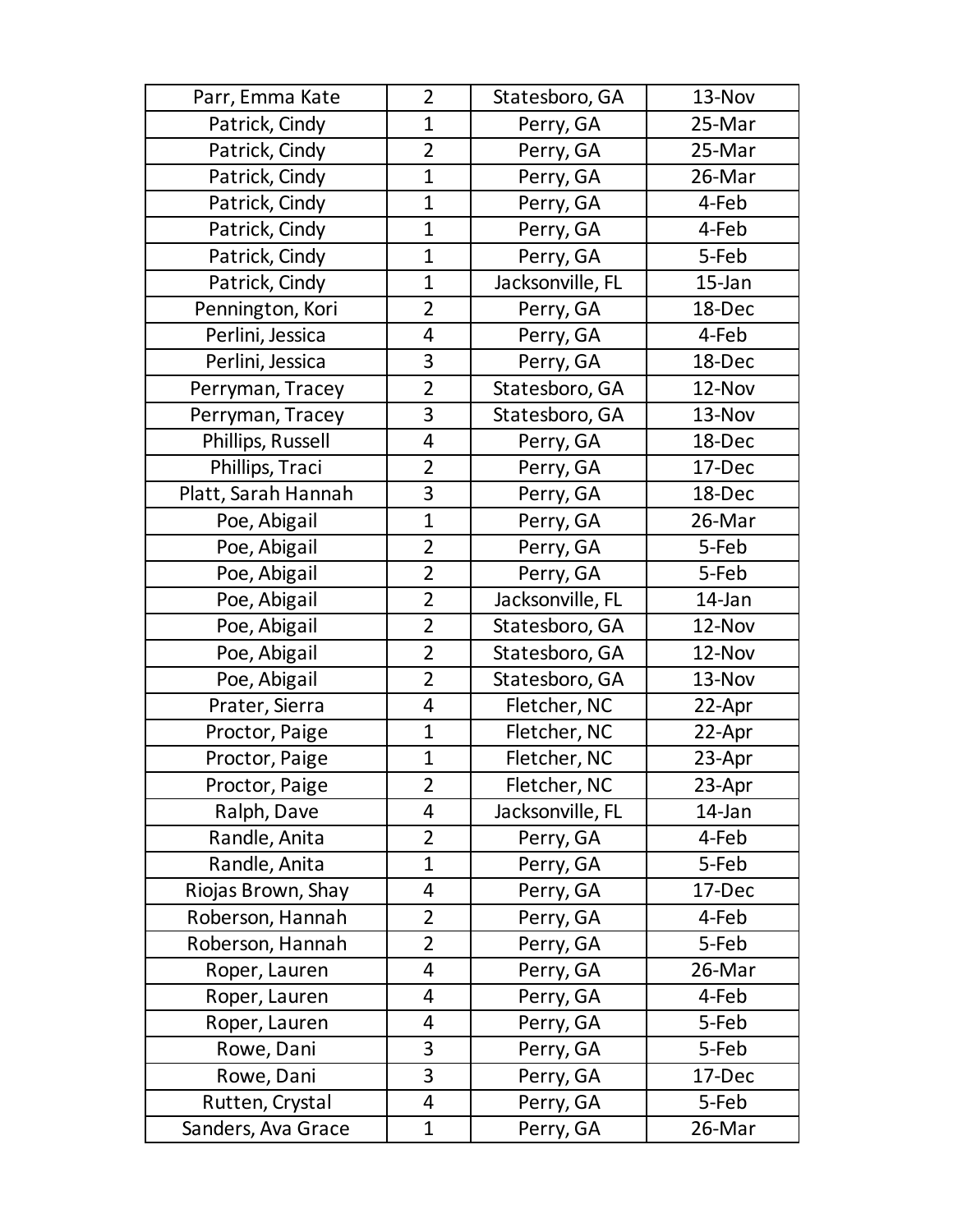| Schaapman, Monica   | 3              | Perry, GA        | 18-Dec    |
|---------------------|----------------|------------------|-----------|
| Shelton, Tanner     | $\overline{2}$ | Fletcher, NC     | 23-Apr    |
| Sims, Kaitlyn       | $\mathbf 1$    | Jacksonville, FL | 14-Jan    |
| Sizemore, Anna      | 4              | Perry, GA        | 25-Mar    |
| Skiles, Alexis      | 3              | Perry, GA        | 26-Mar    |
| Skiles, Alexis      | $\overline{2}$ | Perry, GA        | 4-Feb     |
| Skiles, Alexis      | $\overline{2}$ | Perry, GA        | 5-Feb     |
| Skiles, Alexis      | 3              | Perry, GA        | 5-Feb     |
| Skiles, Alexis      | $\overline{1}$ | Perry, GA        | 17-Dec    |
| Skiles, Alexis      | $\mathbf{1}$   | Perry, GA        | 18-Dec    |
| Skiles, Terri       | 3              | Perry, GA        | 18-Dec    |
| Smith, Annalee      | $\mathbf{1}$   | Fletcher, NC     | 22-Apr    |
| Smith, Annalee      | $\mathbf 1$    | Jacksonville, FL | $15$ -Jan |
| Smith, Annalee      | $\overline{2}$ | Jacksonville, FL | $15$ -Jan |
| Smith, Annalee      | $\mathbf 1$    | Statesboro, GA   | 12-Nov    |
| Smith, Annalee      | $\mathbf{1}$   | Statesboro, GA   | 13-Nov    |
| Smith, Aubrie Jane  | 4              | Fletcher, NC     | 23-Apr    |
| Smith, Jade         | 3              | Perry, GA        | 4-Feb     |
| Smith, Mallory      | 4              | Perry, GA        | 26-Mar    |
| Smith, Mallory      | 4              | Perry, GA        | 5-Feb     |
| Smith, Mallory      | 4              | Perry, GA        | 5-Feb     |
| Snelgrove, Kylie    | $\mathbf 1$    | Perry, GA        | 18-Dec    |
| Stephenson, Carly   | $\mathbf{1}$   | Perry, GA        | 26-Mar    |
| Stephenson, Carly   | $\mathbf{1}$   | Perry, GA        | 4-Feb     |
| Stephenson, Carly   | $\overline{2}$ | Perry, GA        | 17-Dec    |
| Stewart, Naomi      | 4              | Perry, GA        | 18-Dec    |
| Stover, Presley     | 3              | Perry, GA        | 26-Mar    |
| Strzelczyk, Aleeyah | 4              | Fletcher, NC     | 22-Apr    |
| Suliivan, Elle      | $\mathbf{1}$   | Statesboro, GA   | 12-Nov    |
| Sullivan, Elle      | $\overline{2}$ | Statesboro, GA   | 12-Nov    |
| Sullivan, Elle      | $\mathbf{1}$   | Statesboro, GA   | 13-Nov    |
| Sutherland, Glenn   | 4              | Jacksonville, FL | $15$ -Jan |
| Swint, Megan        | $\mathbf{1}$   | Perry, GA        | 25-Mar    |
| Swint, Megan        | $\overline{2}$ | Perry, GA        | 26-Mar    |
| Taylor, Sue Lynn    | 4              | Jacksonville, FL | $15$ -Jan |
| Taylor, Sue Lynn    | 4              | Jacksonville, FL | 14-Jan    |
| Teston, Jack        | 3              | Statesboro, GA   | 12-Nov    |
| Thagard, Rhonda     | $\overline{2}$ | Jacksonville, FL | 14-Jan    |
| Thomas, Ansley      | 4              | Perry, GA        | 5-Feb     |
| Thomas, Ansley      | 4              | Perry, GA        | 18-Dec    |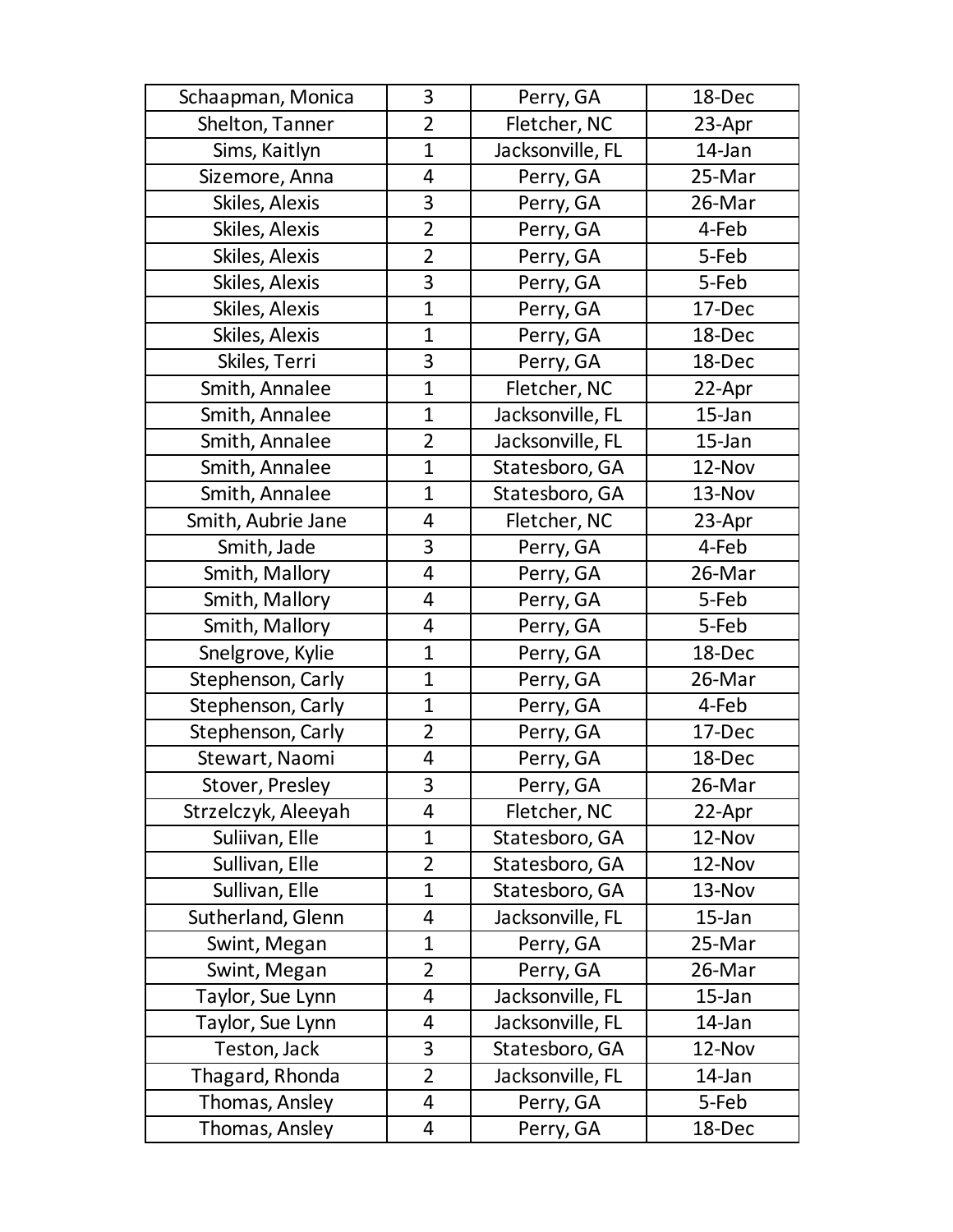| Townsend, Tonyail    | 3              | Jacksonville, FL | $15$ -Jan |
|----------------------|----------------|------------------|-----------|
| Townsend, Tonyail    | 4              | Jacksonville, FL | $15$ -Jan |
| Trahan, Nicole       | 4              | Perry, GA        | 25-Mar    |
| Trent, Chase         | 3              | Fletcher, NC     | 22-Apr    |
| Trull, Jaden         | 4              | Jacksonville, FL | 15-Jan    |
| Trull, Jaden         | 4              | Jacksonville, FL | 14-Jan    |
| Trull, Jaden         | 4              | Perry, GA        | 18-Dec    |
| Tucker, Wes          | 3              | Perry, GA        | 25-Mar    |
| Tucker, Wes          | 3              | Perry, GA        | 26-Mar    |
| Tucker, Wes          | $\mathbf{1}$   | Perry, GA        | 17-Dec    |
| Tyson, Audra         | 3              | Perry, GA        | 4-Feb     |
| Vaughn, Daniel       | 3              | Perry, GA        | 25-Mar    |
| Verhoven, Lil        | $\mathbf{1}$   | Perry, GA        | 17-Dec    |
| Verhoven, Lil        | $\mathbf{1}$   | Perry, GA        | 18-Dec    |
| Verhoven, Lily       | $\overline{2}$ | Perry, GA        | 25-Mar    |
| Wade, Brent          | $\overline{2}$ | Perry, GA        | 4-Feb     |
| Wade, Brent          | 4              | Jacksonville, FL | 14-Jan    |
| Warner, Jim          | $\overline{2}$ | Perry, GA        | 25-Mar    |
| Warner, Jim          | $\overline{2}$ | Perry, GA        | 26-Mar    |
| Warner, Jim          | $\overline{2}$ | Fletcher, NC     | 23-Apr    |
| Warner, Jim          | 3              | Perry, GA        | 18-Dec    |
| Warner, Jim          | $\overline{2}$ | Statesboro, GA   | 13-Nov    |
| Weiner, Rebecca      | $\overline{2}$ | Perry, GA        | 17-Dec    |
| Weiner, Rebecca      | $\overline{2}$ | Perry, GA        | 18-Dec    |
| Whaley, Stephen      | 4              | Perry, GA        | 25-Mar    |
| Whaley, Stephen      | 4              | Fletcher, NC     | 22-Apr    |
| Whaley, Stephen      | 4              | Fletcher, NC     | 23-Apr    |
| Whiteford, Emily     | $\mathbf{1}$   | Fletcher, NC     | 22-Apr    |
| Wiggins, Katie Dykes | 3              | Perry, GA        | 5-Feb     |
| Wiggins, Katie Dykes | $\overline{2}$ | Statesboro, GA   | 13-Nov    |
| Williams, Aubrey     | 3              | Jacksonville, FL | 14-Jan    |
| Williams, Aubrey     | 4              | Statesboro, GA   | 13-Nov    |
| Williams, Ava        | 4              | Perry, GA        | 26-Mar    |
| Williams, Ella Kate  | 4              | Perry, GA        | 4-Feb     |
| Williams, Ella Kate  | 4              | Jacksonville, FL | 14-Jan    |
| Williams, Heather    | 3              | Perry, GA        | 4-Feb     |
| Williams, Heather    | 3              | Perry, GA        | 5-Feb     |
| Williams, Heather    | 4              | Perry, GA        | 5-Feb     |
| Williams, Heather    | 3              | Jacksonville, FL | $15$ -Jan |
| Willis, Leslie       | $\mathbf 1$    | Fletcher, NC     | 22-Apr    |